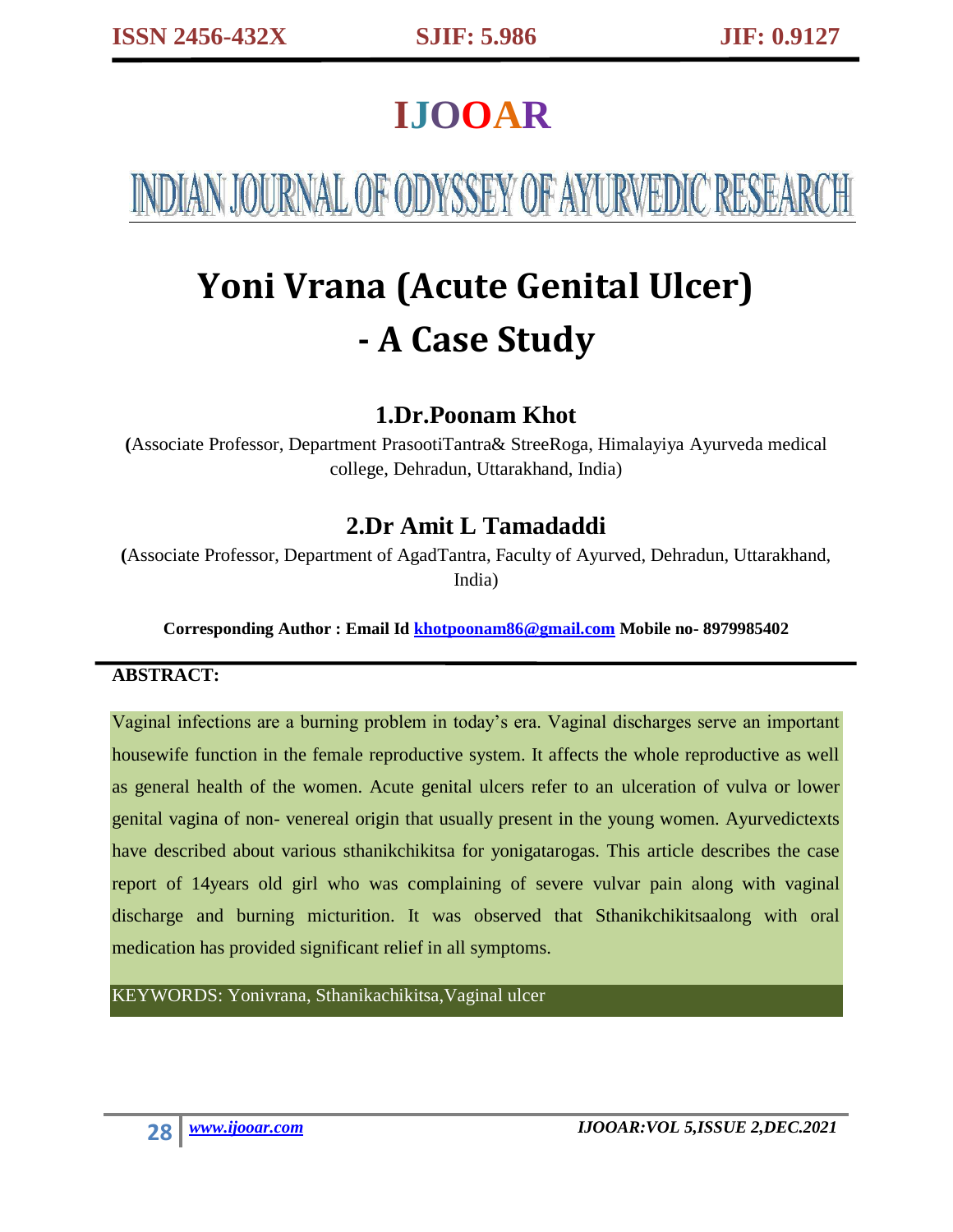## *Yoni Vrana (Acute Genital Ulcer) - A Case Study BY Dr.Poonam Khot Dr Amit L Tamadaddi*  **INTRODUCTION:**

Acute genital ulcers, also known as acute vulvar ulcers or Lipschutz ulcers, refer to an ulceration of vulva or lower vagina of non-venereal origin that usually present in young women. It has been considered as an uncommon and probably underdiagnosed entity, although a recent study has reported that it may present around 30% of vulvar ulceration<sup>1</sup>. It affects mainly adolescent and young adults. Acute genital ulcers are painful and distressing to women, usually wider 1cm and deep, with a red border covered by grey exudate<sup>2</sup>. Their aetiology and pathogenesis are still unknown. The treatment is symptomatic.

In Ayurveda, authors have described Yonivyapad in separate chapter but description of Yonivranaas a disease or as a symptom directly not mentioned. There is reference of Yonivrana available in AshtangaSangraha in the context of "Yoni Vranekshanyantra"<sup>3</sup>. The phenomenon which causes the destruction of the tissue in a particular part of the body is termed as Vrana.Ayurvedictexts have described about various Sthanikchikitsa for management of differentyonigatarogas. Sthanikchikitsaacts onsthanikdoshadustiand helps to relieve the symptoms like Vulvar itching, Vaginal discharge, foul smell, pain, burning sensation, vaginal infections and inflammations.

#### **OBJECTIVES:**

Clinicians should be aware of this rare condition to avoid misdiagnosis and unwarranted investigations into false accusations of sexual activity.

#### **METHODS:**

Reporting a, caseof 14years –old girl with systemic symptoms and vulvar ulcers of unknown aetiology.

#### **CASE REPORT:**

A 14 years old female student, presented to the OPD of Uttaranchal Ayurveda Hospital on 19/01/2019 with complaints of *Yonivrana,Yonishotha,Yonisrava* and *Mutrakrichra* since 4-5days with,

History of fever was there 2 days back.

History of flu like symptoms was there- 10days back.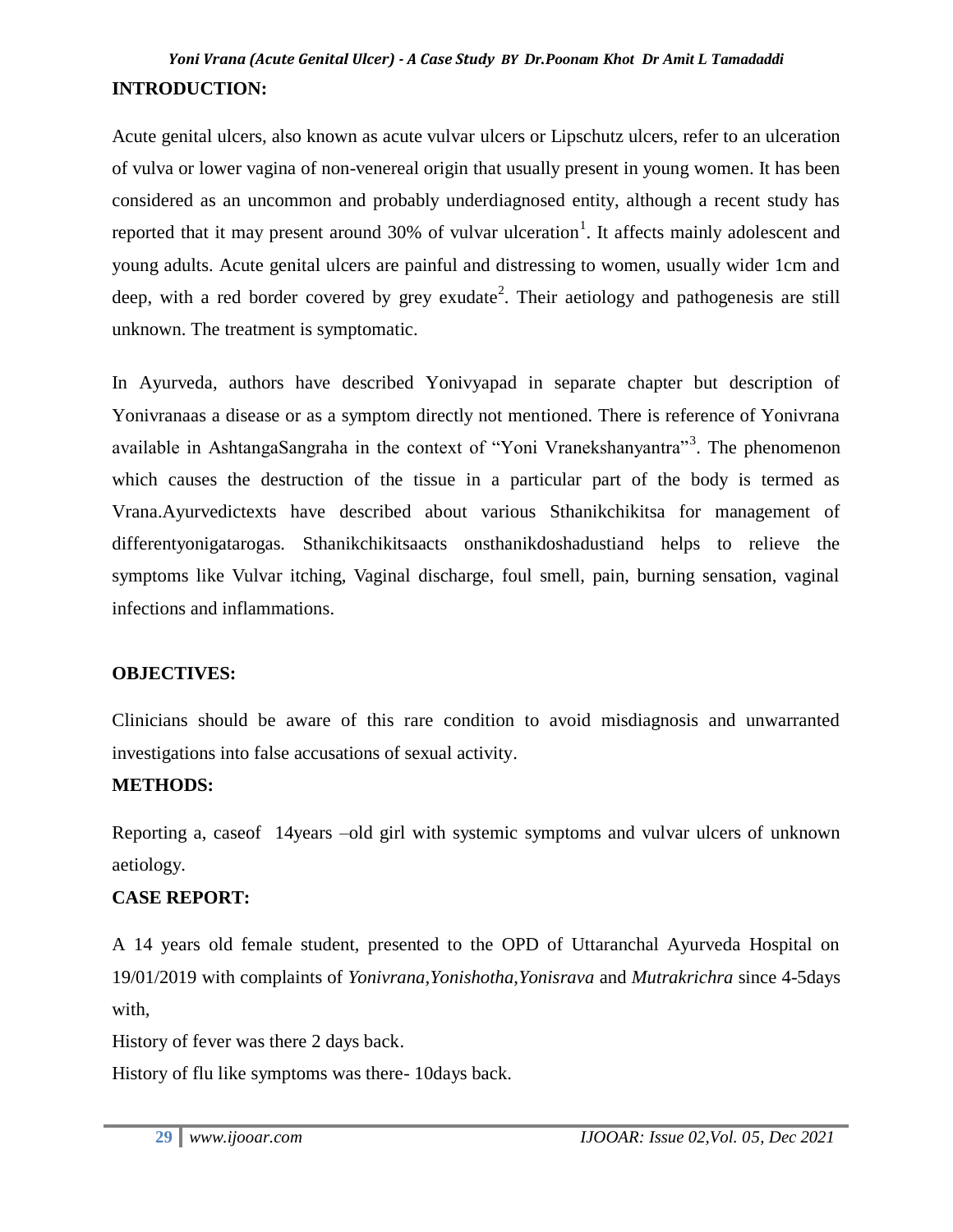#### **PAST HISTORY:**

Patient was having flu like symptoms and took contemporary medications for that and got cured. After 5 days she developed fever along with painful vulvar ulceration and burning micturition.

Again she took contemporary medications for that but did not get relief.

No history of an oral apthous ulcer.

No history of sexual activity/ Sexual abuse or physical trauma.

## **Family History:**

No significant history.

#### **Personal History:**

- Food- Mixed food
- Appetite- Reduced
- Bowels Once/day
- Micturition-4-5times/day, burning sensation+
- Sleep Disturbed

#### **Menstrual History:**

- Menarche-13 years
- LMP-16/01/2019
- M/C-3-4/30days, regular cycle

#### **General Examination:**

- Built-Moderate
- Pulse-90/min
- $\bullet$  BP-120/70mm of Hg
- Temperature-98.2F
- $\bullet$  RR-16/min
- Height- 170cm
- Weight- 44kg
- Tongue- Coated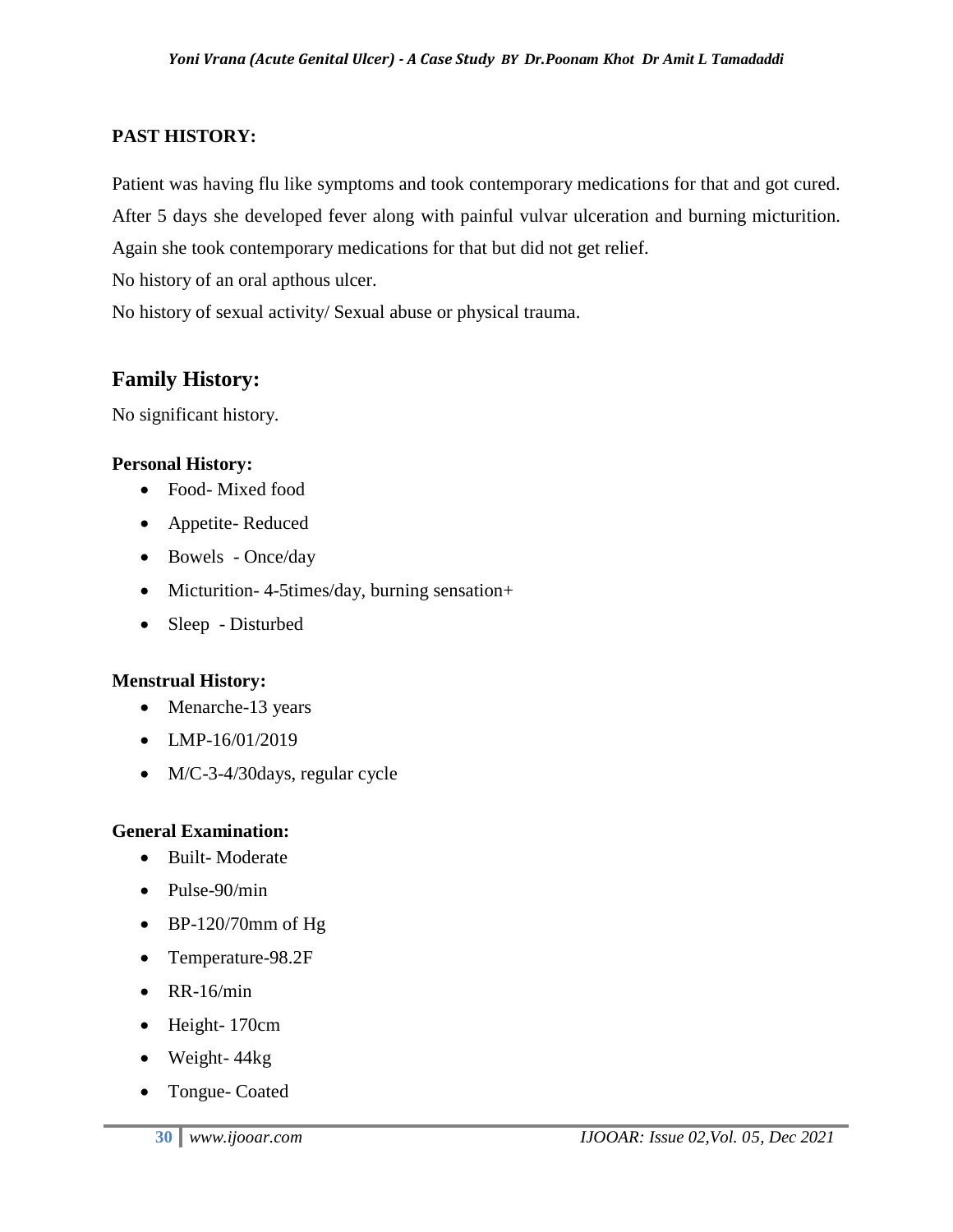Pallor/Icterus/Oedema- Absent

#### **Systemic Examination:**

- CVS: S1 S2 Normal
- CNS: Conscious, Oriented with TPP
- RS: Air entry bilaterally clear, No added sounds

#### **Per Abdominal Examination:**

• Soft, non- tender, No organomegaly

#### **Per Vaginal Examination:**

- Multiple Ulceration at bilateral- medial aspects of labia minora- Kissing ulcers+.
- Oedema of bilateral labia minora
- Whitemucoid Discharge ++
- Tenderness+

#### **AstavidhaPariksha:**

- *Nadi*-90/in
- *Mala*-once/day
- *Mutra-* 4-5times/day, burning sensation +
- *Jivha: Alipta*
- *Shabda: Avishesha*
- *Drik: Avishesha*
- *Akriti- Madhyama*

#### **Lab investigation:**

- $\bullet$  Hb-12.8gm/dl
- TLC:9200/cumm
- RBS: 94mg/dl
- VDRL- Non-reactive
- HIV- Non-reactive
- Urine Analysis- no evidence of infection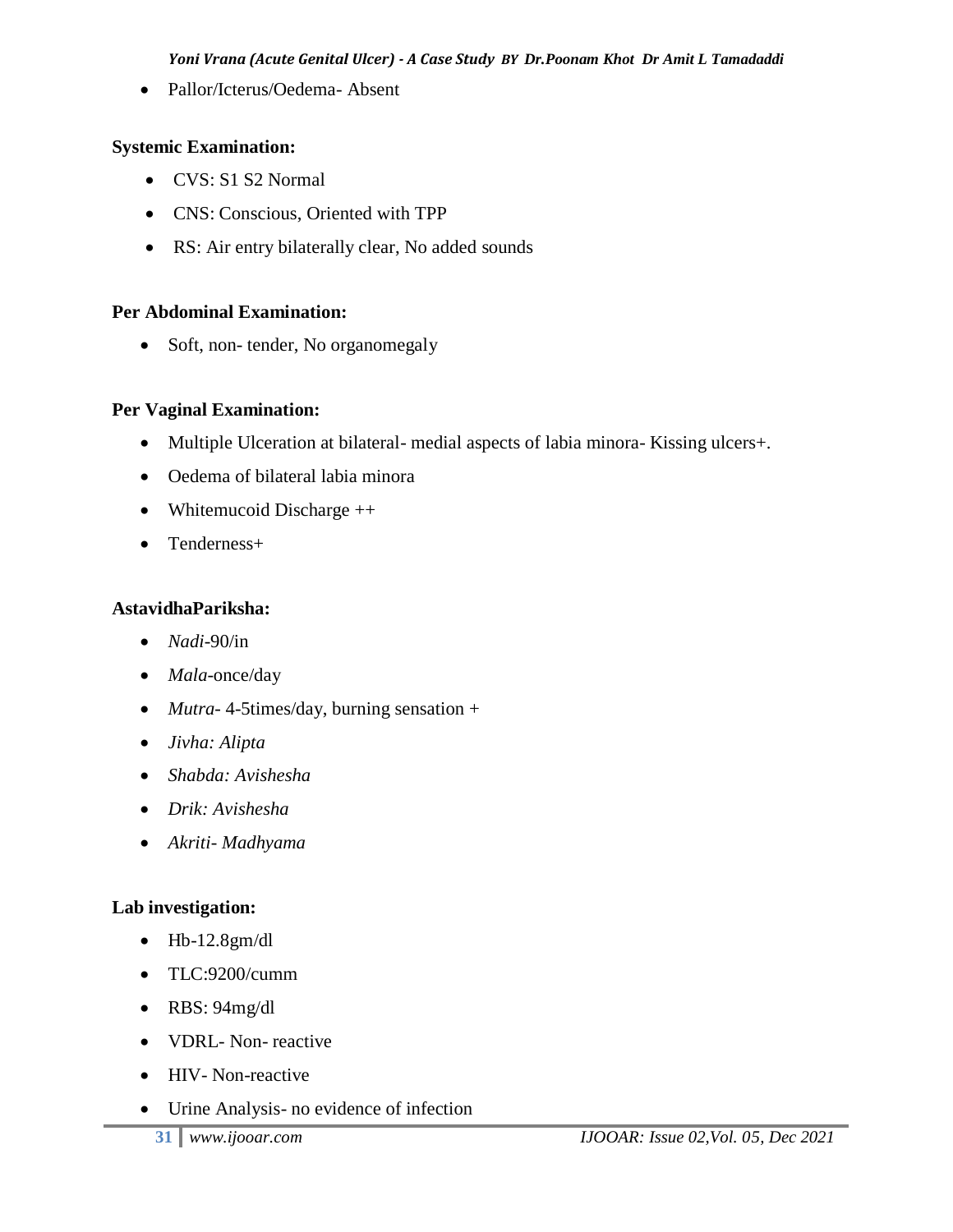- Ulcer swab- Enterococcus faecalis
- USG Abdomen & Pelvis- Normal Study

#### **INTERVENTION:**

#### **Oral Medication:**

TriphalaGuggulu –500mg twice a day for 15days

Haridrakhand- 3gms-0-3gms for 15days

PunarnavadiKwath-20ml -0-20ml with equal quantity of water for 15days

#### *SthanikChikitsa:*

Yonidhavan with PanchavulkalKwath for 7days

Yonipichu with JatyadiTaila for 7days

#### Table No 1:Treatment Management

| <b>Date</b> | <b>Treatment Given</b>                | <b>Complaints</b>       | <b>Observation</b>                |
|-------------|---------------------------------------|-------------------------|-----------------------------------|
| 19/01/2019  | TriphalaGuggulu-500mg twice a day     | Yoni vrana<br>$\bullet$ | Yonishotha<br>$\bullet$           |
|             | for 15days                            | Yonishotha              | Yonisrava                         |
|             | Haridrakhand-<br>$3gms-0-3gms$<br>for | Yonosrava               | Mutrakrichra                      |
|             | 15days                                | Mutrakrichra            | Decreased                         |
|             | PunarnavadiKwath - 20ml -0-20ml with  |                         | Improvement was seen<br>$\bullet$ |
|             | equal quantity of water for 15days    |                         | in yonivrana                      |
|             | Yonidhavan with PanchavulkalKwath     |                         |                                   |
|             | for 7days                             |                         |                                   |
|             | Yonipichu with JatyadiTaila for 7days |                         |                                   |
| 31/01/2019  | TriphalaGuggulu -500mg twice a day    | Yonivrana<br>$\bullet$  | Yonivranadecreased<br>$\bullet$   |
|             | for 7days                             |                         |                                   |
|             | Haridrakhand- 3gms-0-3gms for 7days   |                         |                                   |
|             | PunarnavadiKwath - 20ml -0-20ml with  |                         |                                   |
|             | equal quantity of water for 7days     |                         |                                   |
| 07/02/2019  | TriphalaGuggulu -500mg twice a day    | No fresh complaints     | Yonivrana<br>healed               |
|             | for 7days                             | Yonivrana<br>healed     | completely.                       |
|             | Haridrakhand-3gms-0-3gms for 7days    | completely              |                                   |

(Source: Primary data)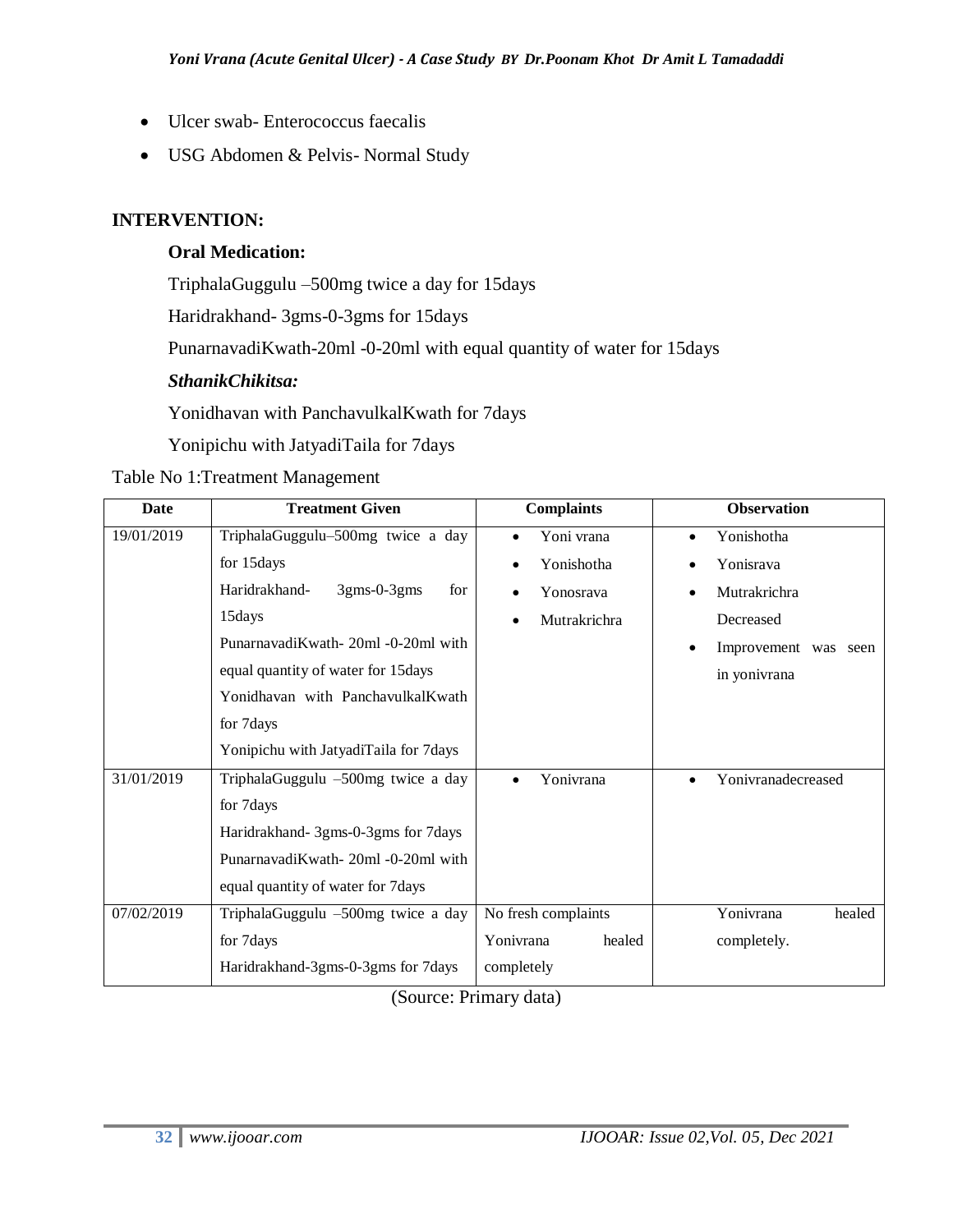*Yoni Vrana (Acute Genital Ulcer) - A Case Study BY Dr.Poonam Khot Dr Amit L Tamadaddi* 



**Fig 1: Before Treatment**





### **DISCUSSION:**

**TriphalaGuggulu**:Triphala is known for wound healing activity. It acts as antimicrobial property in wound healing by inhibiting hylauronidase and collagenase activity. Guggulu has anti-inflammatory action<sup>4</sup>.Drug act as vatanulomaka, Shothahara, Amahara and Vranaropak properties<sup>5</sup>.

**Haridrakhanda<sup>6</sup> :**It is indicated in inflammatory disorder. Various ingredients of Hridrakhanda are having Vatashamak and Tridoshashamak properties. Haridra does lekhanakarma digests the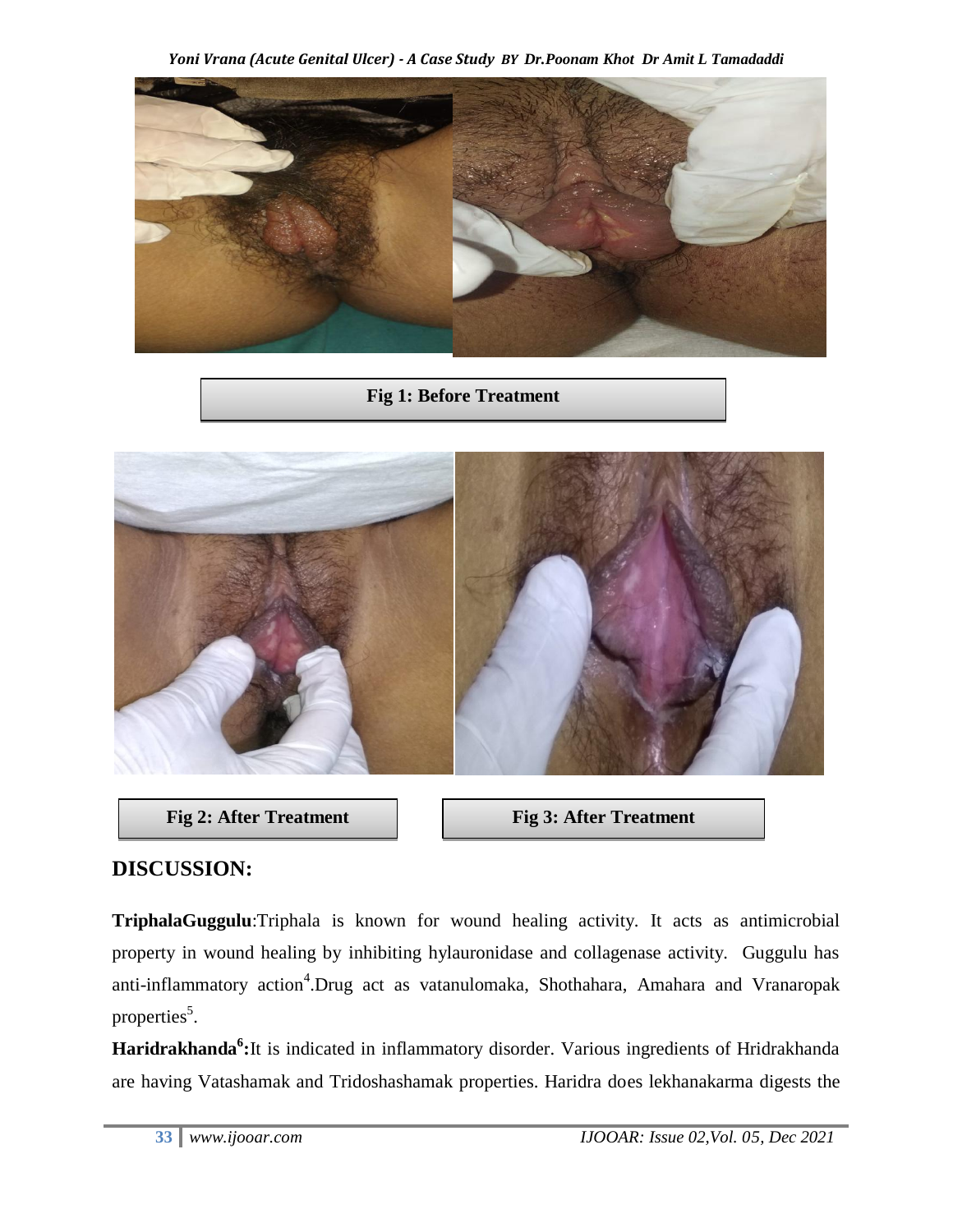#### *Yoni Vrana (Acute Genital Ulcer) - A Case Study BY Dr.Poonam Khot Dr Amit L Tamadaddi*

ama, meda and kapha, Raktashodhan. Other ingredients havingdeepana and pachanagunas.Ithas anti-inflammatory and anti-allergic activities.

**PunarnavadiKwath**:It is havingkatu, tikta, kashaya, deepanapaachanagunas act as kaphavatashamaka, kledagna, shophagna, mutrala and rasashodhan**.** Punarnava has antiinflammatory action, diuretic property<sup>7</sup>.

**PanchavulkalKwath**: It has Kashaya rasa dominant and useful in the management of vrana and shotha. It is having the properties like vranashodhaka, shothahara, vedanasthapaka, ropaka.PanchavulkalKwathdhawan enhanced the fast healing of yonivrana by cleaning the debris from vrana<sup>8</sup>.Panchavulkal has antimicrobial activity, antibacterial activity, wound healing and anti- inflammatory activity<sup>9</sup>.

**JatyadiTailaPichu:**Ingredients of jatyaditaila having Shodhana, Ropana, and vedanasthapanaproperties<sup>10</sup>.YoniPichu helps the medicine to remain at the site for longer period for better action.

## **CONCLUSION:**

Acute Genital Ulcer is an uncommon and under diagnosed disease that typically occurs in young women.In Ayurveda there is no direct reference of Yonivrana. Yonivrana can be compared toTwak-mamsajvrana.The internal medications like TriphalaGuggulu, Haridrakhanda, PunarnavadiKwath along with Yonidhawan by PanchavulkalKwath and Yonipichu with JatyadiTaila provided significant relief in all symptoms of Yonivrana.

#### **REFERENCES:**

- 1. Vera Mourinha , Sara Costa, Cecilia Urzal*et al*. Lipschutz ulcers: uncommon diagnosis of Vulvar ulceration: BMJ Case reports, Volume 2016, [http://dx.doi.org/10.1136/bcr-2015-214338.](http://dx.doi.org/10.1136/bcr-2015-214338)
- 2. Huppert Jill S :Lipschutz ulcers : evaluation and management of acute genital ulcers in women: Dermatologic therapy: wiley online library, 2010, Volume 23, Issue 5, p-533-540. [https://doi.org/10.1111/j.](https://doi.org/10.1111/j)1529-8019.2010.01356.
- 3. Dr.Poonam Khot, Dr AmitTamadaddi: A case study on Yonivrana: Journal of Ayurveda and Integrated Medical Sciences; Nov-Dec-2019, Vol-4, Issue 6 p- 276-279.
- 4. MhaiskarBhushan D, paragbari, Bharat Chouragade: Management of non-healing infected wound by external application of Hinsradyataila&triphalaguggulu: JISM:2017;,Vol 5, Issue 2, pp 130- 134.